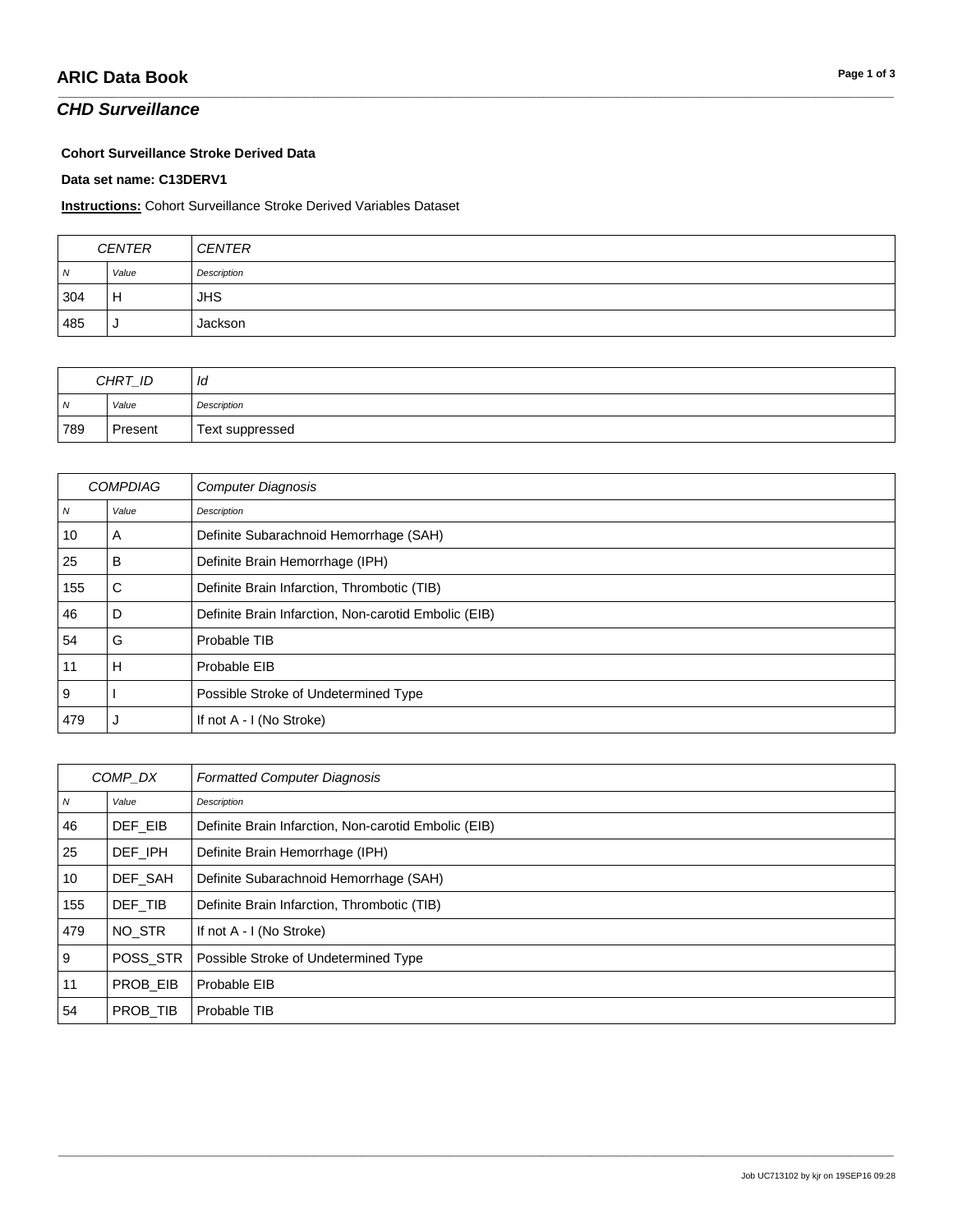# **ARIC Data Book Page 2 of 3**

## *CHD Surveillance*

| EVENTYPE |       | Derived Event Type    |
|----------|-------|-----------------------|
| N        | Value | Description           |
| 34       |       | In-hospital death     |
| 738      | N     | Non-fatal event       |
| 17       | O     | Out-of-hospital death |

\_\_\_\_\_\_\_\_\_\_\_\_\_\_\_\_\_\_\_\_\_\_\_\_\_\_\_\_\_\_\_\_\_\_\_\_\_\_\_\_\_\_\_\_\_\_\_\_\_\_\_\_\_\_\_\_\_\_\_\_\_\_\_\_\_\_\_\_\_\_\_\_\_\_\_\_\_\_\_\_\_\_\_\_\_\_\_\_\_\_\_\_\_\_\_\_\_\_\_\_\_\_\_\_\_\_\_\_\_\_\_\_\_\_\_\_\_\_\_\_\_\_\_\_\_\_\_\_\_\_\_\_\_\_\_\_\_\_\_\_\_\_\_\_\_\_\_\_\_\_\_\_\_\_\_\_\_\_\_\_\_\_\_\_\_\_\_\_\_\_\_\_\_\_\_\_\_\_\_\_\_\_\_\_\_\_\_\_\_\_\_\_\_

| <b>FINALDX</b> |       | <b>Final Diagnosis</b>                               |
|----------------|-------|------------------------------------------------------|
| ${\cal N}$     | Value | Description                                          |
| 5              | A     | Definite Subarachnoid Hemorrhage (SAH)               |
| 22             | B     | Definite Brain Hemorrhage (IPH)                      |
| 186            | С     | Definite Brain Infarction, Thrombotic (TIB)          |
| 50             | D     | Definite Brain Infarction, Non-carotid Embolic (EIB) |
|                | Е     | Probable SAH                                         |
| 56             | G     | Probable TIB                                         |
| 10             | н     | Probable EIB                                         |
| 5              |       | Possible Stroke of Undetermined Type                 |
| 453            |       | If not A - I (No Stroke)                             |
|                |       | Missing                                              |

| FINAL_DX         |               | <b>Formatted Final Diagnosis</b>                     |
|------------------|---------------|------------------------------------------------------|
| $\boldsymbol{N}$ | Value         | Description                                          |
| 50               | DEF_EIB       | Definite Brain Infarction, Non-carotid Embolic (EIB) |
| 22               | DEF IPH       | Definite Brain Hemorrhage (IPH)                      |
| 5                | DEF SAH       | Definite Subarachnoid Hemorrhage (SAH)               |
| 186              | DEF_TIB       | Definite Brain Infarction, Thrombotic (TIB)          |
| 48               | <b>EXCOND</b> | If not A - I (No Stroke)                             |
| 405              | NO_STR        | If not A - I (No Stroke)                             |
| 5                | POSS_STR      | Possible Stroke of Undetermined Type                 |
| 10               | PROB_EIB      | Probable EIB                                         |
|                  | PROB_SAH      | Probable SAH                                         |
| 56               | PROB_TIB      | Probable TIB                                         |
|                  |               | Missing                                              |

| ID  |         | Aric Surveillance Event Id (Cir) |
|-----|---------|----------------------------------|
| N   | Value   | Description                      |
| 789 | Present | Text suppressed                  |

\_\_\_\_\_\_\_\_\_\_\_\_\_\_\_\_\_\_\_\_\_\_\_\_\_\_\_\_\_\_\_\_\_\_\_\_\_\_\_\_\_\_\_\_\_\_\_\_\_\_\_\_\_\_\_\_\_\_\_\_\_\_\_\_\_\_\_\_\_\_\_\_\_\_\_\_\_\_\_\_\_\_\_\_\_\_\_\_\_\_\_\_\_\_\_\_\_\_\_\_\_\_\_\_\_\_\_\_\_\_\_\_\_\_\_\_\_\_\_\_\_\_\_\_\_\_\_\_\_\_\_\_\_\_\_\_\_\_\_\_\_\_\_\_\_\_\_\_\_\_\_\_\_\_\_\_\_\_\_\_\_\_\_\_\_\_\_\_\_\_\_\_\_\_\_\_\_\_\_\_\_\_\_\_\_\_\_\_\_\_\_\_\_